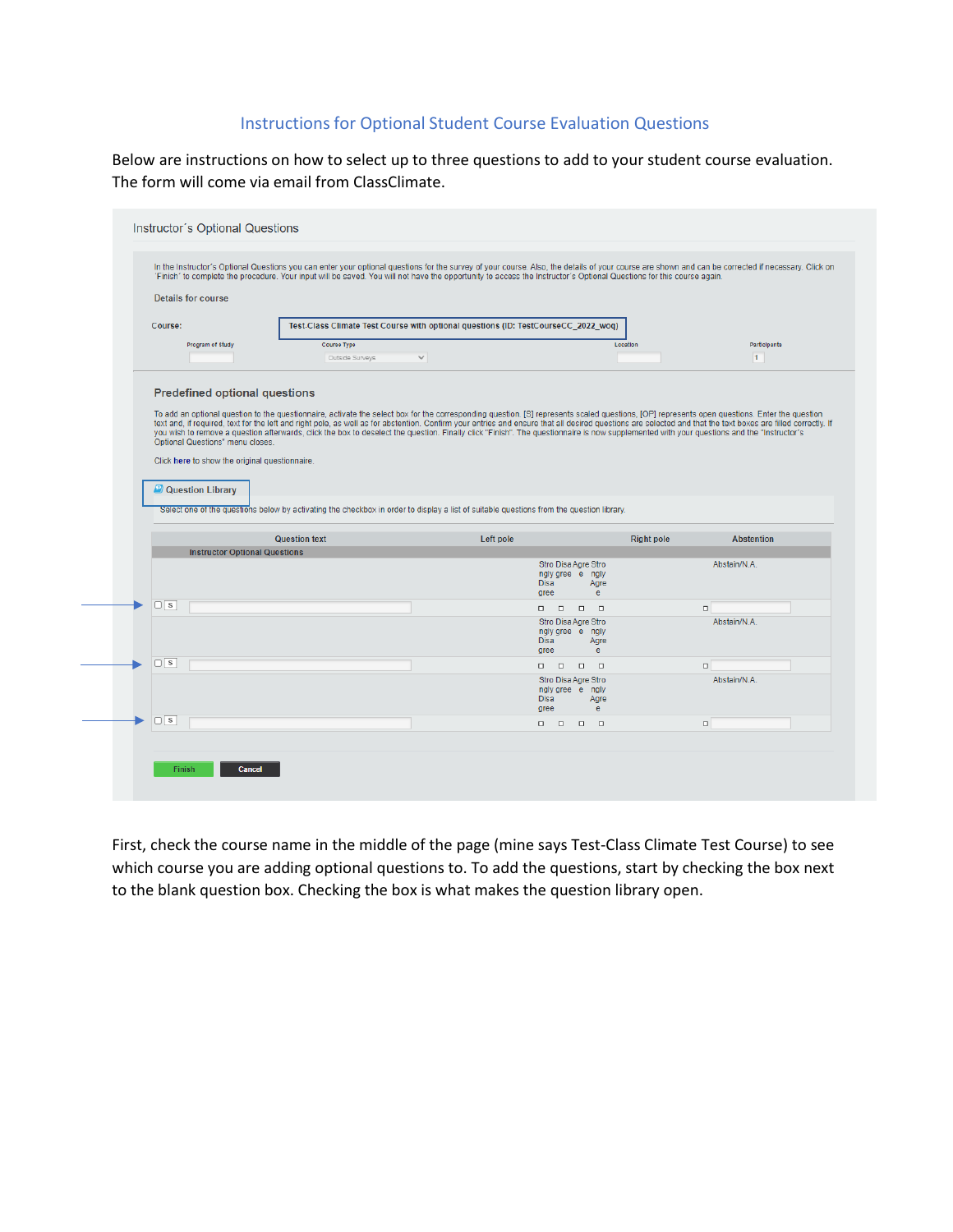#### Predefined optional questions

To add an optional question to the questionnaire, activate the select box for the corresponding question. [S] represents scaled questions, [OP] represents open questions. Enter the question text and, if required, text for

Click here to show the original questionnaire

| s Examinations were given often enough to give the instructor a comprehensive picture of my understanding of the course material.<br>s The exams concentrated on the important aspects of the course. |                                                                                                                    |                     |                                                                                           |                   |                   |  |  |  |
|-------------------------------------------------------------------------------------------------------------------------------------------------------------------------------------------------------|--------------------------------------------------------------------------------------------------------------------|---------------------|-------------------------------------------------------------------------------------------|-------------------|-------------------|--|--|--|
| s I do not feel that my grades reflected how much I have learned.                                                                                                                                     |                                                                                                                    |                     |                                                                                           |                   |                   |  |  |  |
|                                                                                                                                                                                                       | s The grades reflected an accurate assessment of my knowledge.                                                     |                     |                                                                                           |                   |                   |  |  |  |
|                                                                                                                                                                                                       | s The instructor was readily available for consultation with students.                                             |                     |                                                                                           |                   |                   |  |  |  |
|                                                                                                                                                                                                       | s The criteria for good performance on the assignments or assessments were clearly communicated.                   |                     |                                                                                           |                   |                   |  |  |  |
| in E Instructional Delivery                                                                                                                                                                           |                                                                                                                    |                     |                                                                                           |                   |                   |  |  |  |
|                                                                                                                                                                                                       | s The instructor gave clear explanations to clarify concepts.                                                      |                     |                                                                                           |                   |                   |  |  |  |
|                                                                                                                                                                                                       | s   The instructor's lectures broadened my knowledge of the area beyond the information presented in the readings. |                     |                                                                                           |                   |                   |  |  |  |
| s The instructor demonstrated how the course material was worthwhile.<br>s The instructor's use of examples helped to get points across in class.                                                     |                                                                                                                    |                     |                                                                                           |                   |                   |  |  |  |
|                                                                                                                                                                                                       | s The instructor's use of personal experiences helped to get points across in class.                               |                     |                                                                                           |                   |                   |  |  |  |
|                                                                                                                                                                                                       |                                                                                                                    |                     |                                                                                           |                   |                   |  |  |  |
|                                                                                                                                                                                                       |                                                                                                                    | <b>Add question</b> |                                                                                           |                   |                   |  |  |  |
|                                                                                                                                                                                                       |                                                                                                                    |                     |                                                                                           |                   |                   |  |  |  |
|                                                                                                                                                                                                       | Question text                                                                                                      | Left pole           |                                                                                           | <b>Right pole</b> | <b>Abstention</b> |  |  |  |
| <b>Instructor Optional Questions</b>                                                                                                                                                                  |                                                                                                                    |                     |                                                                                           |                   |                   |  |  |  |
|                                                                                                                                                                                                       |                                                                                                                    |                     | Stro Disa Agre Stro                                                                       |                   |                   |  |  |  |
|                                                                                                                                                                                                       |                                                                                                                    |                     |                                                                                           |                   | Abstain/N.A.      |  |  |  |
|                                                                                                                                                                                                       |                                                                                                                    |                     | ngly gree e ngly                                                                          |                   |                   |  |  |  |
|                                                                                                                                                                                                       |                                                                                                                    |                     | Disa<br>Agre<br>e<br>gree                                                                 |                   |                   |  |  |  |
| <b>Z</b> s                                                                                                                                                                                            |                                                                                                                    |                     | $\begin{array}{ccccccccccccccccc} \Box & \Box & \Box & \Box & \Box \end{array}$<br>$\Box$ | $\Box$            |                   |  |  |  |
|                                                                                                                                                                                                       |                                                                                                                    |                     | Stro Disa Agre Stro                                                                       |                   | Abstain/N.A.      |  |  |  |
|                                                                                                                                                                                                       |                                                                                                                    |                     | ngly gree e ngly                                                                          |                   |                   |  |  |  |
|                                                                                                                                                                                                       |                                                                                                                    |                     | Disa<br>Agre<br>e                                                                         |                   |                   |  |  |  |
| $\Box$ s                                                                                                                                                                                              |                                                                                                                    |                     | gree<br>$\Box$                                                                            |                   |                   |  |  |  |
|                                                                                                                                                                                                       |                                                                                                                    |                     | $\Box \qquad \Box$<br>$\Box$                                                              | $\Box$            |                   |  |  |  |
|                                                                                                                                                                                                       |                                                                                                                    |                     | Stro Disa Agre Stro<br>ngly gree e ngly                                                   |                   | Abstain/N.A.      |  |  |  |
|                                                                                                                                                                                                       |                                                                                                                    |                     | Disa<br>Agre                                                                              |                   |                   |  |  |  |
| $\Box$ s                                                                                                                                                                                              |                                                                                                                    |                     | gree<br>e<br>.                                                                            | $\Box$            |                   |  |  |  |

To open the question library, click the plus sign next to Office of Institutional Research & Effectiveness then the plus sign next to the four categories (Instructional Design, Instructional Delivery, Instructional Assessment, and Course Impact) that the questions are broken into. You can choose questions from any of the categories in any order.

When the box is checked and there is a blue box surrounding the blank item, that is when you can add a question from the question library. Once you have a question picked, click on it then click "Add Question". To add another question, you must select the check box next to the next blank item to highlight that item blue. From there, you will go back to the Question Library and select your next question. Once selected, click on it then click "Add Question".

You may add up to three questions using this form, however, you can also choose not to add additional questions.

Once you have selected your questions and have them in the question boxes, click Finish. Once you have hit finish, there is not a way to edit your selections. If you close out of the survey before hitting finish, any selections will make not be saved, but you can open the survey again to select your questions.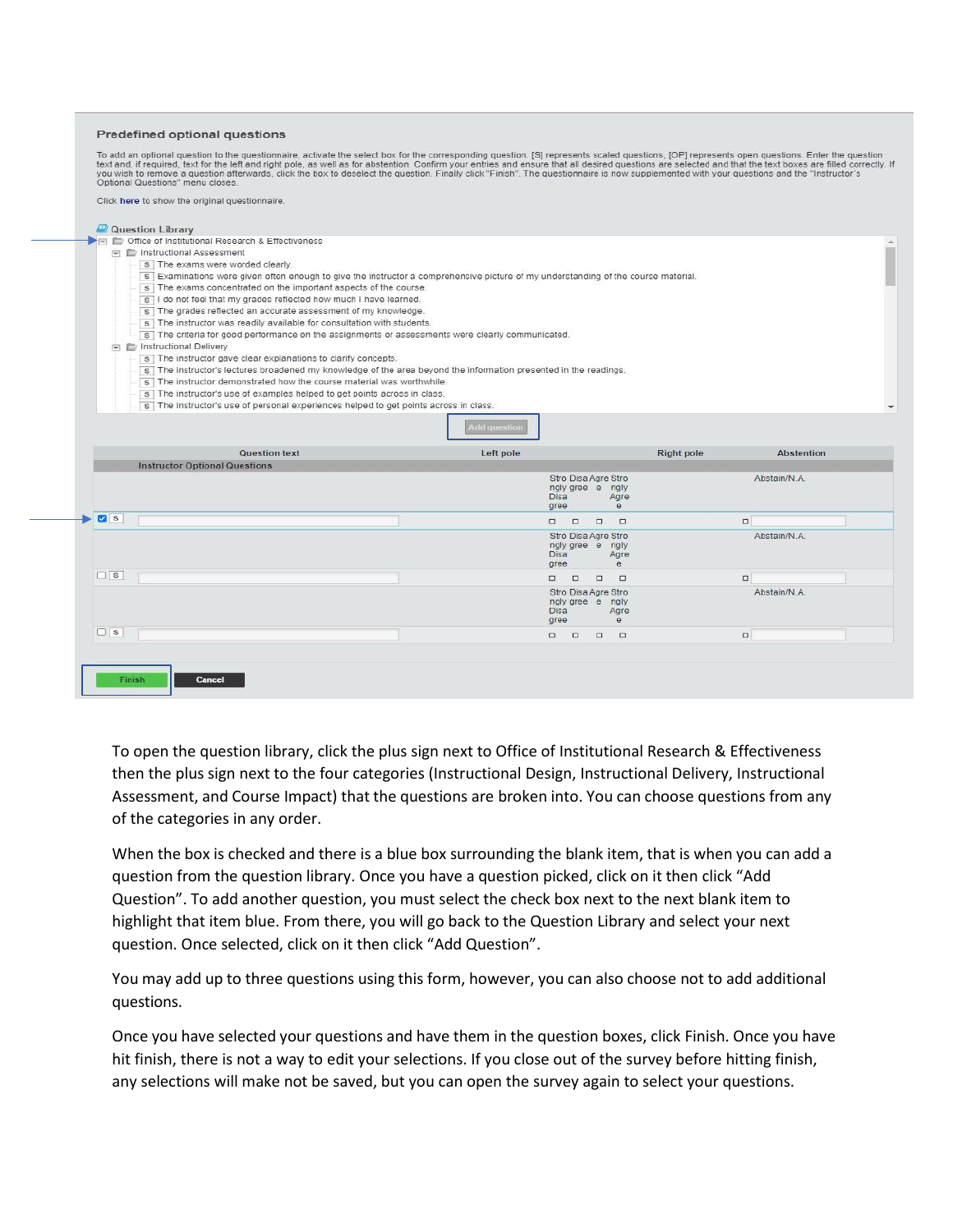# Question Bank

| <b>Question Set: Instructional Design</b>                                                                    |
|--------------------------------------------------------------------------------------------------------------|
| The course objectives were well explained.                                                                   |
| The course assignments were related to the course objectives.                                                |
| The instructor related the course material to my previous learning experiences.                              |
| The instructor incorporated current material into the course                                                 |
| The instructor made me aware of the current problems in the field.                                           |
| The instructor gave useful writing assignments.                                                              |
| The instructor adapted the course to a reasonable level of comprehension.                                    |
| The instructor exposed students to diverse approaches to problem solutions.                                  |
| The instructor provided a sufficient variety of topics.                                                      |
| Prerequisites in addition to those state in the catalog are necessary for understanding the material in this |
| course.                                                                                                      |
| I found the coverage of topics in the assigned readings too difficult.                                       |
| <b>Question Set: Instructional Delivery</b>                                                                  |
| The instructor gave clear explanations to clarify concepts.                                                  |
| The instructor's lectures broadened my knowledge of the area beyond the information presented in the         |
| readings.                                                                                                    |
| The instructor demonstrated how the course material was worthwhile.                                          |
| The instructor's use of examples helped to get points across in class.                                       |
| The instructor's use of personal experiences helped to get points across in class.                           |
| The instructor encouraged independent thought.                                                               |
| The instructor encouraged discussion of a topic.                                                             |
| The instructor stimulated class discussion.                                                                  |
| The instructor adequately helped me prepare for exams.                                                       |
| The instructor was concerned with whether or not the students learned the material                           |
| The instructor developed a good rapport with me.                                                             |
| The instructor recognized individual differences in students' abilities.                                     |
| A warm atmosphere was maintained in this class.                                                              |
| The instructor helped students to feel free to ask questions.                                                |
| The instructor demonstrated sensitivity to students' needs.                                                  |
| The instructor tells students when they have done particularly well.                                         |
| The instructor used student questions as a source of discovering points of confusion.                        |
| The instructor's vocabulary made understanding of the material difficult.                                    |
| The instructor demonstrated role model qualities that were of use to me.                                     |
| The instructor's presentations were thought provoking.                                                       |
| The instructor's classroom sessions stimulated my interest in the subject.                                   |
| Within the time limitations, the instructor covered the course content in sufficient depth.                  |
| The instructor attempted to cover too much material.                                                         |
| The instructor moved to new topics before students understood the previous topic.                            |
| The instructor encouraged out-of-class consultations.                                                        |
| The instructor carefully explained difficult concepts, methods, and subject matter.                          |
| The instructor used a variety of teaching approaches to meet the needs of all students.                      |

The instructor found ways to help students answer their own questions.